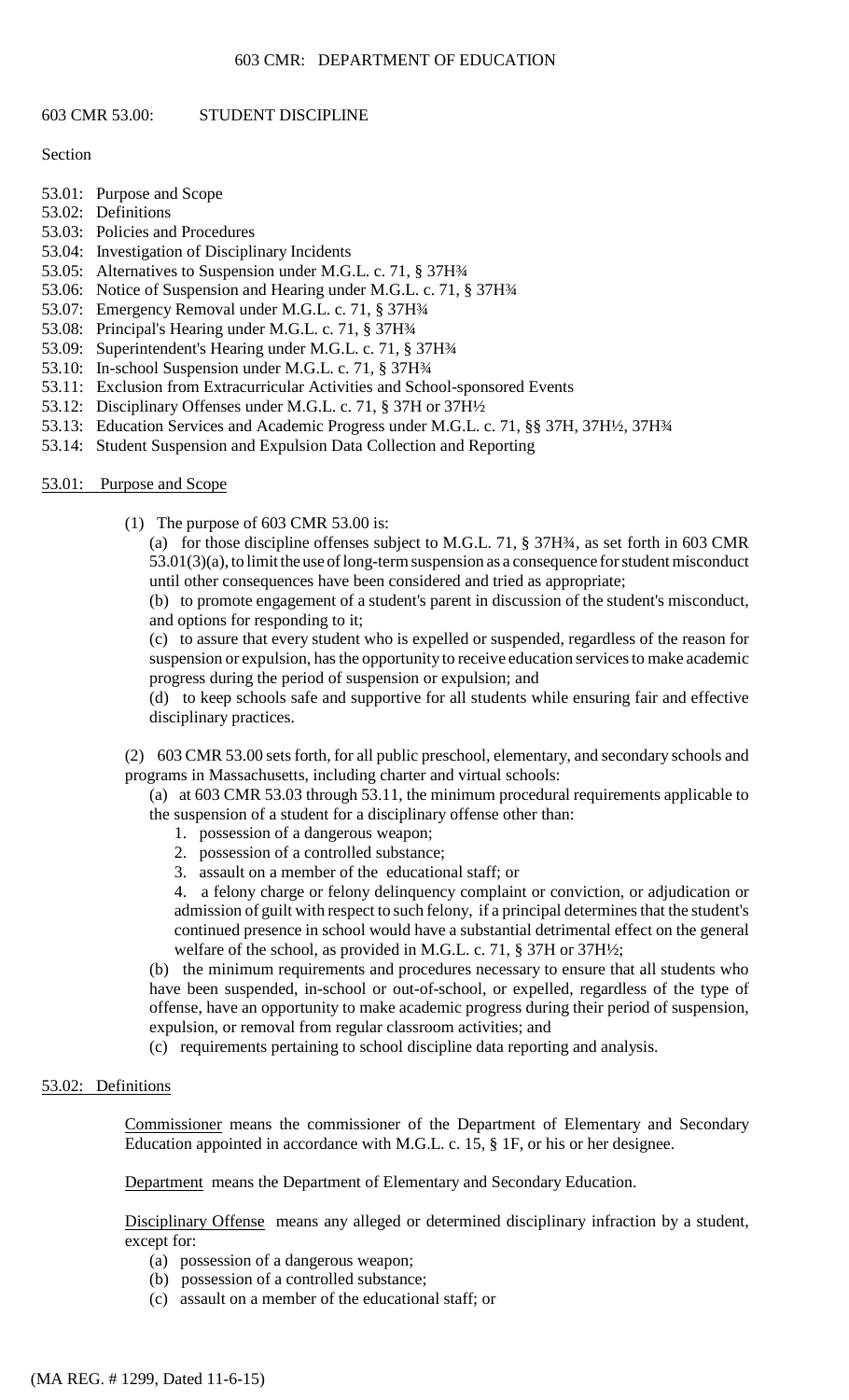### 53.02: continued

(d) a felony charge or felony delinquency complaint or conviction, or adjudication or admission of guilt with respect to such felony, if a principal determines that the student's continued presence in school would have a substantial detrimental effect on the general welfare of the school, as provided in M.G.L. c. 71, § 37H or 37H½. A disciplinary offense, as defined, is subject to the provisions of M.G.L. c. 71, § 37H¾ and 603 CMR 53.00.

Disciplinary Offense under M.G.L. c. 71, § 37 H or 37H<sup>1</sup>/2</sup> means one or more of the following alleged or determined disciplinary infractions:

- (a) possession of a dangerous weapon;
- (b) possession of a controlled substance;
- (c) assault on a member of the educational staff; or

 admission of guilt with respect to such felony, if a principal determines that the student's (d) a felony charge or felony delinquency complaint or conviction, or adjudication or continued presence in school would have a substantial detrimental effect on the general welfare of the school, as provided in M.G.L. c. 71, § 37H or 37H½.

Expulsion means the removal of a student from the school premises, regular classroom activities, and school activities for more than 90 school days, indefinitely, or permanently, as permitted under M.G.L. c. 71, § 37H or 37H½ for:

- (a) possession of a dangerous weapon;
- (b) possession of a controlled substance;
- (c) assault on a member of the educational staff; or

 admission of guilt with respect to such felony, if a principal determines that the student's (d) a felony charge or felony delinquency complaint or conviction, or adjudication or continued presence in school would have a substantial detrimental effect on the general welfare of the school, as provided in M.G.L. c. 71, § 37H or 37H½.

 regulations. If a student is placed in in-school suspension for more than ten days, consecutively In-school Suspension means removal of a student from regular classroom activities, but not from the school premises, for no more than ten consecutive school days, or no more than ten school days cumulatively for multiple infractions during the school year. Removal solely from participation in extracurricular activities or school-sponsored events, or both, shall not count as removal in calculating school days. In-school suspension for ten days or less, consecutively or cumulatively during a school year, shall not be considered a short-term suspension under these or cumulatively during a school year, such suspension shall be deemed a long-term suspension for due process, appeal, and reporting purposes.

 classroom activities for more than ten consecutive school days, or for more than ten school days cumulatively for multiple disciplinary offenses in any school year. A principal may, in his or her discretion, allow a student to serve a long-term suspension in school. Removal solely from Long-term Suspension means the removal of a student from the school premises and regular participation in extracurricular activities or school-sponsored events, or both, shall not count as removal in calculating school days. Except for students who are charged with a disciplinary offense set forth in M.G.L. c. 71,  $\S 37H(a)$  or (b), or M.G.L. c. 71,  $\S 37H<sup>2</sup>$  no student may be placed on long-term suspension for one or more disciplinary offenses for more than 90 school days in a school year beginning with the first day that the student is removed from school. No long-term suspension shall extend beyond the end of the school year in which such suspension is imposed.

Parent means a student's father, mother, or legal guardian, or person or agencylegally authorized to act on behalf of the student in place of or in conjunction with the father, mother, or legal guardian.

 school or virtual school shall designate in the school discipline code who will serve as the Principal means the instructional administrative leader or headmaster of a public school or his or her designee for purposes of school disciplinary matters. The board of trustees of a charter principal for purposes of 603 CMR 53.00.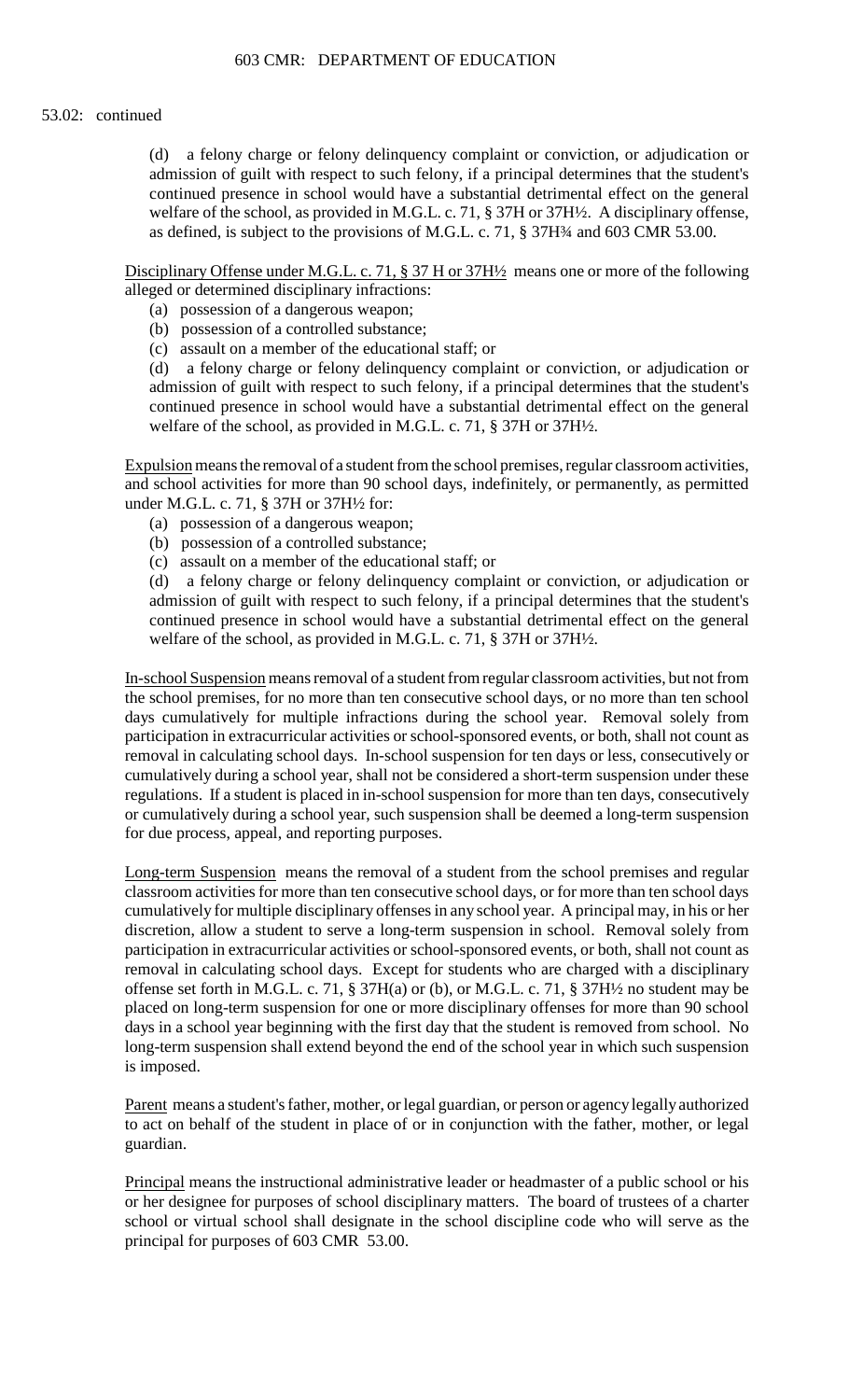### 53.02: continued

School-wide Education Service Plan means the document developed by a principal, in accordance with M.G.L. c. 76, § 21, that includes a list of education services available to students who are expelled or suspended from school for more than ten consecutive days.

Short-term Suspension means the removal of a student from the school premises and regular classroom activities for ten consecutive school days or less. A principal may, in his or her discretion, allow a student to serve a short-term suspension in school. Removal solely from participation in extracurricular activities or school-sponsored events, or both, shall not count as removal in calculating school days.

Superintendent means the chief executive officer employed by a school committee or board of trustees to administer a school system, charter school, or virtual school pursuant to M.G.L. c. 71, §§ 59, 59A, 89, or 94, or his or her designee appointed for purposes of conducting a student disciplinary hearing. The board of trustees of a charter school or virtual school shall designate in the school's discipline code who will serve as the superintendent for the purposes of 603 CMR 53.00.

Suspension means short-term suspension and long-term suspension unless otherwise stated.

## 53.03: Policies and Procedures

Each school committee and board of trustees shall ensure that policies and procedures are in place in public preschool, elementary, and secondary schools and programs under its jurisdiction that meet, at a minimum, the requirements of M.G.L. c. 71, § 37H¾, M.G.L. c. 76, § 21, and 603 CMR 53.00.

## 53.04: Investigation of Disciplinary Incidents

Nothing in 603 CMR 53.00 shall prevent a school administrator from conducting an investigation, including student interviews, of a school-related disciplinary incident.

# 53.05: Alternatives to Suspension under M.G.L. c. 71, § 37H3/4

 In every case of student misconduct for which suspension may be imposed, a principal shall exercise discretion in deciding the consequencefor the offense; consider ways to reengage the student in learning; and avoid using long-term suspension from school as a consequence until alternatives have been tried. Alternatives may include the use of evidence-based strategies and programs such as mediation, conflict resolution, restorative justice, and positive interventions and supports.

### 53.06: Notice of Suspension and Hearing under M.G.L. c. 71, § 37H¾

(1) Except as provided in 603 CMR 53.07 and 603 CMR 53.10, a principal may not impose a suspension as a consequence for a disciplinary offense without first providing the student and the parent oral and written notice, and providing the student an opportunity for a hearing on the charge and the parent an opportunity to participate in such hearing.

 (2) The principal shall provide oral and written notice to the student and the parent in English and in the primary language of the home if other than English, or other means of communication where appropriate. The notice shall set forth in plain language:

- (a) the disciplinary offense;
- (b) the basis for the charge;

(c) the potential consequences, including the potential length of the student's suspension; (d) the opportunity for the student to have a hearing with the principal concerning the proposed suspension, including the opportunity to dispute the charges and to present the student's explanation of the alleged incident, and for the parent to attend the hearing;

(e) the date, time, and location of the hearing;

(f) the right of the student and the student's parent to interpreter services at the hearing if needed to participate;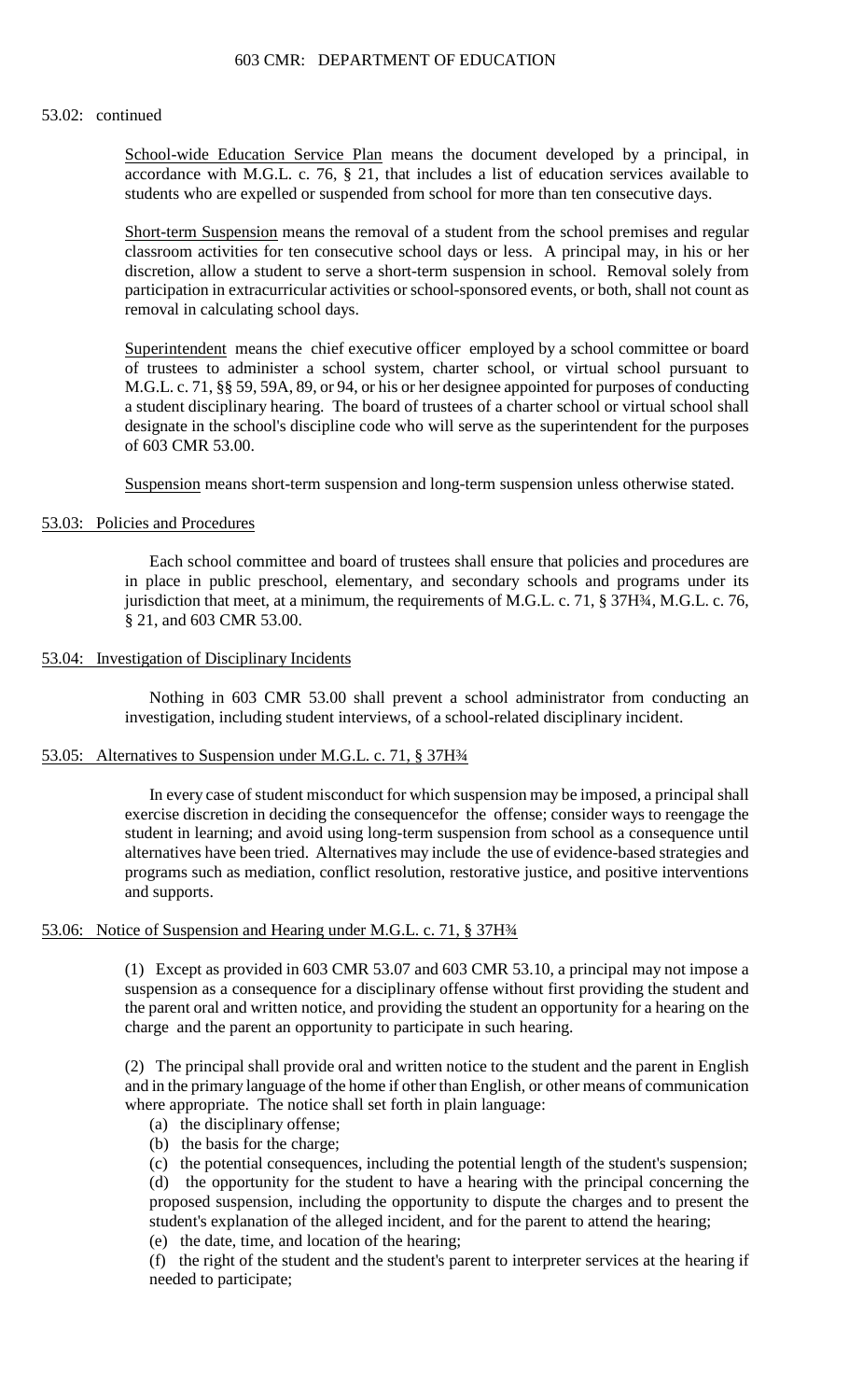### 603 CMR: DEPARTMENT OF EDUCATION

#### 53.06: continued

(g) if the student may be placed on long-term suspension following the hearing with the principal:

- 1. the rights set forth in 603 CMR 53.08(3)(b); and
- 2. the right to appeal the principal's decision to the superintendent.

 (3) The principal shall make reasonable efforts to notify the parent orally of the opportunity to attend the hearing. To conduct a hearing without the parent present, the principal must be able reasonable efforts if the principal has sent written notice and has documented at least two to document reasonable efforts to include the parent. The principal is presumed to have made attempts to contact the parent in the manner specified by the parent for emergency notification.

(4) Written notice to the parent may be made by hand delivery, first-class mail, certified mail, email to an address provided by the parent for school communications, or any other method of delivery agreed to by the principal and parent.

### 53.07: Emergency Removal under M.G.L. c. 71, § 37H34

(1) Nothing in 603 CMR 65.00 shall prevent a principal from removing a student from school temporarily when a student is charged with a disciplinary offense and the continued presence of the student poses a danger to persons or property, or materially and substantially disrupts the order of the school and, in the principal's judgment, there is no alternative available to alleviate the danger or disruption. The temporary removal shall not exceed two school days following the day of the emergency removal, during which time the principal shall:

(a) Make immediate and reasonable efforts to orally notify the student and the student's parent of the emergency removal, the reason for the need for emergency removal, and the other matters set forth in 603 CMR 53.06(2);

(b) Provide written notice to the student and parent as provided in 603 CMR 53.06(2);

 (c) Provide the student an opportunity for a hearing with the principal that complies with 603 CMR 53.08(2) or (3), as applicable, and the parent an opportunity to attend the hearing, before the expiration of the two school days, unless an extension of time for hearing is otherwise agreed to by the principal, student, and parent.

(d) Render a decision orally on the same day as the hearing, and in writing no later than the following school day, which meets the requirements of 603 CMR 53.08(2)(c) and (d) or  $(3)(c)$  and  $(d)$ , as applicable.

(5) A principal may not remove a student from school on an emergency basis for a disciplinary offense until adequate provisions have been made for the student's safety and transportation.

## 53.08: Principal's Hearing under M.G.L. c. 71, § 37H3⁄4

(1) The principal shall determine the extent of the rights to be afforded the student at a disciplinary hearing based on the anticipated consequences for the disciplinary offense. If the consequence may be long-term suspension from school, the principal shall afford the student, at a minimum, all the rights set forth in 603 CMR 53.08(3) in addition to those rights afforded to students who may face a short-term suspension from school.

(2) Principal Hearing – Short-term Suspension.

(a) The purpose of the hearing with the principal is to hear and consider information regarding the alleged incident for which the student may be suspended, provide the student an opportunity to dispute the charges and explain the circumstances surrounding the alleged incident, determine if the student committed the disciplinary offense, and if so, the consequences for the infraction. At a minimum, the principal shall discuss the disciplinary offense, the basis for the charge, and any other pertinent information. The student also shall have an opportunity to present information, including mitigating facts, that the principal should consider in determining whether other remedies and consequences may be appropriate as set forth in 603 CMR 53.05. The principal shall provide the parent, if present, an opportunity to discuss the student's conduct and offer information, including mitigating circumstances, that the principal should consider in determining consequences for the student.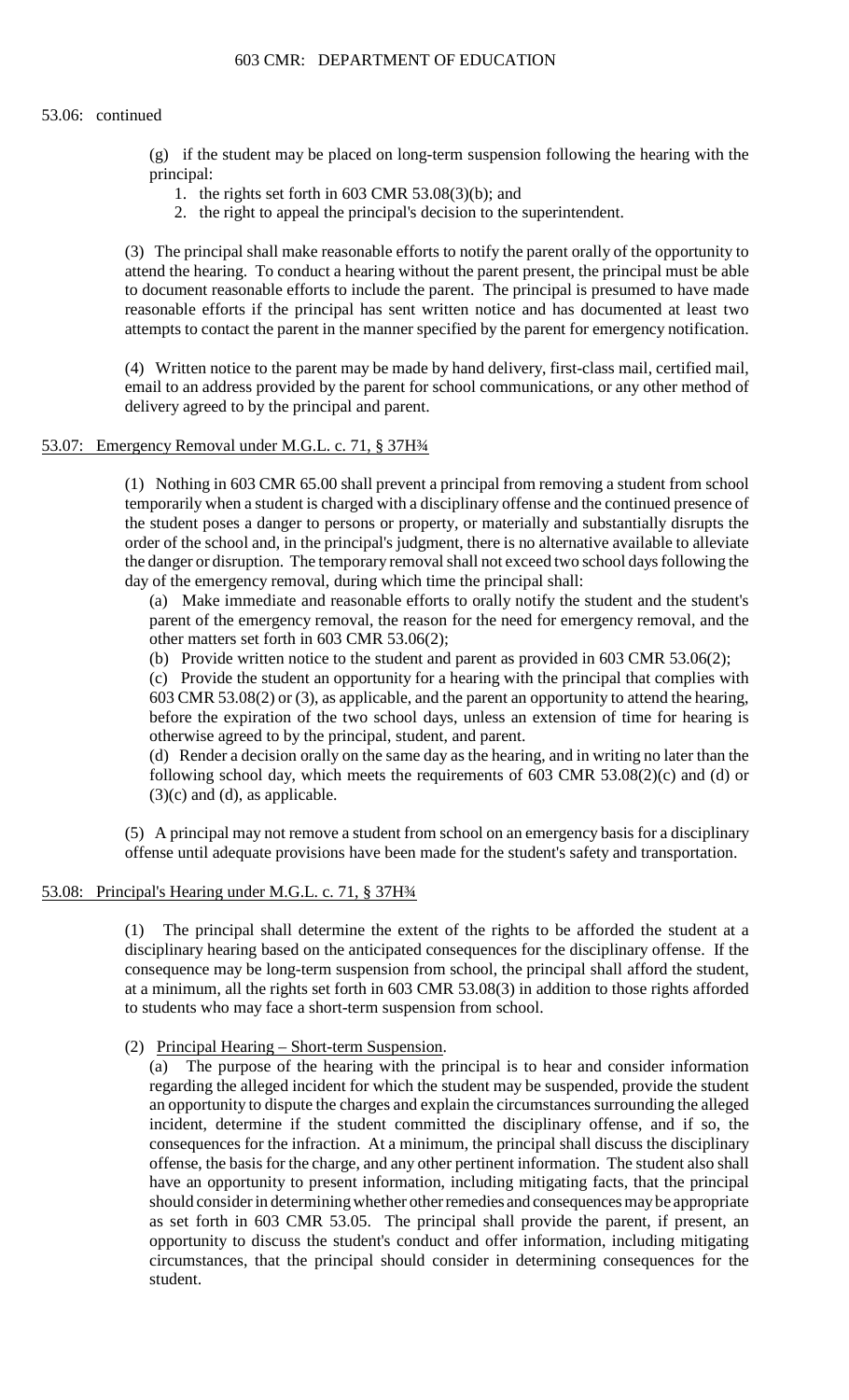(b) Based on the available information, including mitigating circumstances, the principal shall determine whether the student committed the disciplinary offense, and, if so, what remedy or consequence will be imposed.

 it, and, if the student is suspended, the type and duration of suspension and the opportunity (c) The principal shall notify the student and parent of the determination and the reasons for to make up assignments and such other school work as needed to make academic progress during the period of removal, as provided in 603 CMR 53.13(1). The determination shall be in writing and may be in the form of an update to the original written notice.

(d) If the student is in a preschool program or in grades K through 3, the principal shall send a copy of the written determination to the superintendent and explain the reasons for imposing an out-of-school suspension, before the short-term suspension takes effect.

(3) Principal Hearing – Long-term Suspension.

(a) The purpose of the hearing is the same as the purpose of a short-term suspension hearing.

(b) At a minimum, in addition to the rights afforded a student in a short-term suspension hearing, the student shall have the following rights:

 1. In advance of the hearing, the opportunity to review the student's record and the documents upon which the principal may rely in making a determination to suspend the student or not;

2. the right to be represented by counsel or a lay person of the student's choice, at the student's/parent's expense;

 explanation of the alleged incident, but the student may not be compelled to do so; and 3. the right to produce witnesses on his or her behalf and to present the student's 4. the right to cross-examine witnesses presented by the school district; and

 hearing that an audio record will be made and a copy will be provided to the student and 5. the right to request that the hearing be recorded by the principal, and to receive a copy of the audio recording provided to the student or parent upon request. If the student or parent requests an audio recording, the principal shall inform all participants before the parent upon request.

 (c) The principal shall provide the parent, if present, an opportunity to discuss the student's conduct and offer information, including mitigating circumstances, that the principal should consider in determining consequences for the student.

(d) Based on the evidence, the principal shall determine whether the student committed the disciplinary offense, and, if so, after considering mitigating circumstances and alternatives to suspension as set forth in 603 CMR 53.05, what remedy or consequence will be imposed, in place of or in addition to a long-term suspension. The principal shall send the written determination to the student and parent by hand-delivery, certified mail, first-class mail, email to an address provided by the parent for school communications, or other method of delivery agreed to by the principal and the parent. If the principal decides to suspend the student, the written determination shall:

1. Identify the disciplinary offense, the date on which the hearing took place, and the participants at the hearing;

2. Set out the key facts and conclusions reached by the principal;

 3. Identify the length and effective date of the suspension, as well as a date of return to school;

4. Include notice of the student's opportunity to receive education services to make academic progress during the period of removal from school as provided in 603 CMR 53.13(4)(a);

5. Inform the student of the right to appeal the principal's decision to the superintendent or designee, but only if the principal has imposed a long-term suspension. Notice of the right of appeal shall be in English and the primary language of the home if other than English, or other means of communication, where appropriate, and shall include the following stated in plain language:

 a. the process for appealing the decision, including that the student or parent must file a written notice of appeal with the superintendent within five calendar days of the effective date of the long-term suspension; provided that within the five calendar days, the student or parent may request and receive from the superintendent an extension of time for filing the written notice for up to seven additional calendar days; and that,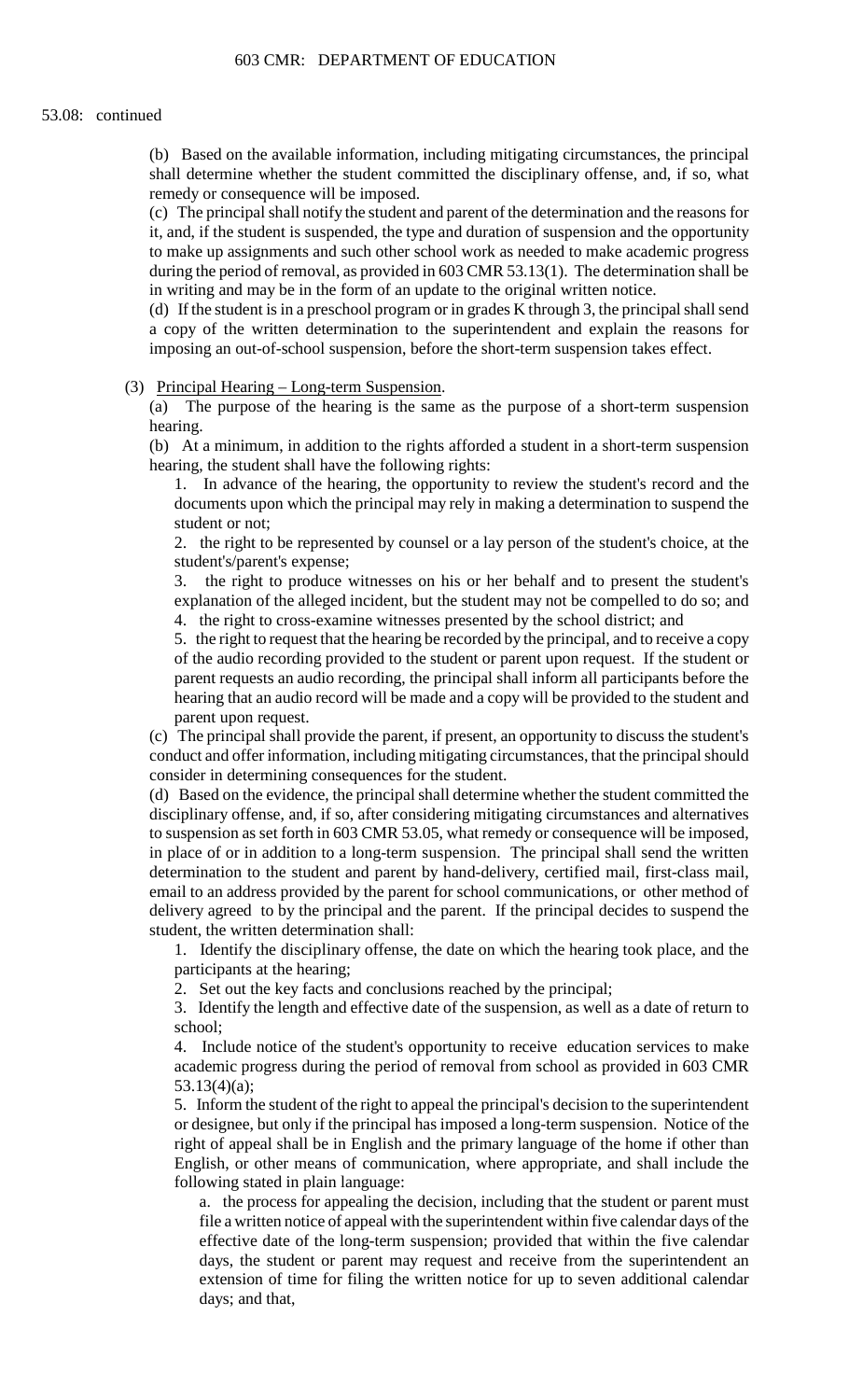b. the long-term suspension will remain in effect unless and until the superintendent decides to reverse the principal's determination on appeal.

(e) If the student is in a public preschool program or in grades K through 3, the principal shall send a copy of the written determination to the superintendent and explain the reasons for imposing an out-of-school suspension, whether short-term or long-term, before the suspension takes effect.

### 53.09: Superintendent's Hearing Under M.G.L. c. 71, § 37H¾

 (1) A student who is placed on long-term suspension following a hearing with the principal shall have the right to appeal the principal's decision to the superintendent.

 (2) The student or parent shall file a notice of appeal with the superintendent within the time period set forth 603 CMR 53.08(3)(d)5.a. If the appeal is not timely filed, the superintendent may deny the appeal, or may allow the appeal in his or her discretion, for good cause.

 (3) The superintendent shall hold the hearing within three school days of the student's request, unless the student or parent requests an extension of up to seven additional calendar days, in which case the superintendent shall grant the extension.

 superintendent shall be presumed to have made a good faith effort if he or she has made efforts (4) The superintendent shall make a good faith effort to include the parent in the hearing. The to find a day and time for the hearing that would allow the parent and superintendent to participate. The superintendent shall send written notice to the parent of the date, time, and location of the hearing.

(5) The superintendent shall conduct a hearing to determine whether the student committed the disciplinary offense of which the student is accused, and if so, what the consequence shall be. The superintendent shall arrange for an audio recording of the hearing, a copy of which shall be provided to the student or parent upon request. The superintendent shall inform all participants before the hearing that an audio record will be made of the hearing and a copy will be provided to the student and parent upon request.

(6) The student shall have all the rights afforded the student at the principal's hearing for long-term suspension under 603 CMR 53.08(3)(b).

 determines that the student committed the disciplinary offense, the superintendent may impose (7) The superintendent shall issue a written decision within five calendar days of the hearing which meets the requirements of 603 CMR 53.08(3)(d)1. through 4. If the superintendent the same or a lesser consequence than the principal, but shall not impose a suspension greater than that imposed by the principal's decision.

 (8) The decision of the superintendent shall be the final decision of the school district, charter school, or virtual school, with regard to the suspension.

### 53.10: In-school Suspension Under M.G.L. c. 71, § 37H¾

(1) The principal may use in-school suspension as an alternative to short-term suspension for disciplinary offenses.

(2) The principal may impose an in-school suspension for a disciplinary offense under 603 CMR 53.10, provided that the principal follows the process set forth in 603 CMR 53.10(3) through (5) and the student has the opportunity to make academic progress as set forth in 603 CMR 53.13(1).

 the charge, and provide the student an opportunity to dispute the charges and explain the committed the disciplinary offense, the principal shall inform the student of the length of the (3) The principal shall inform the student of the disciplinary offense charged and the basis for circumstances surrounding the alleged incident. If the principal determines that the student student's in-school suspension, which shall not exceed ten days, cumulatively or consecutively in a school year.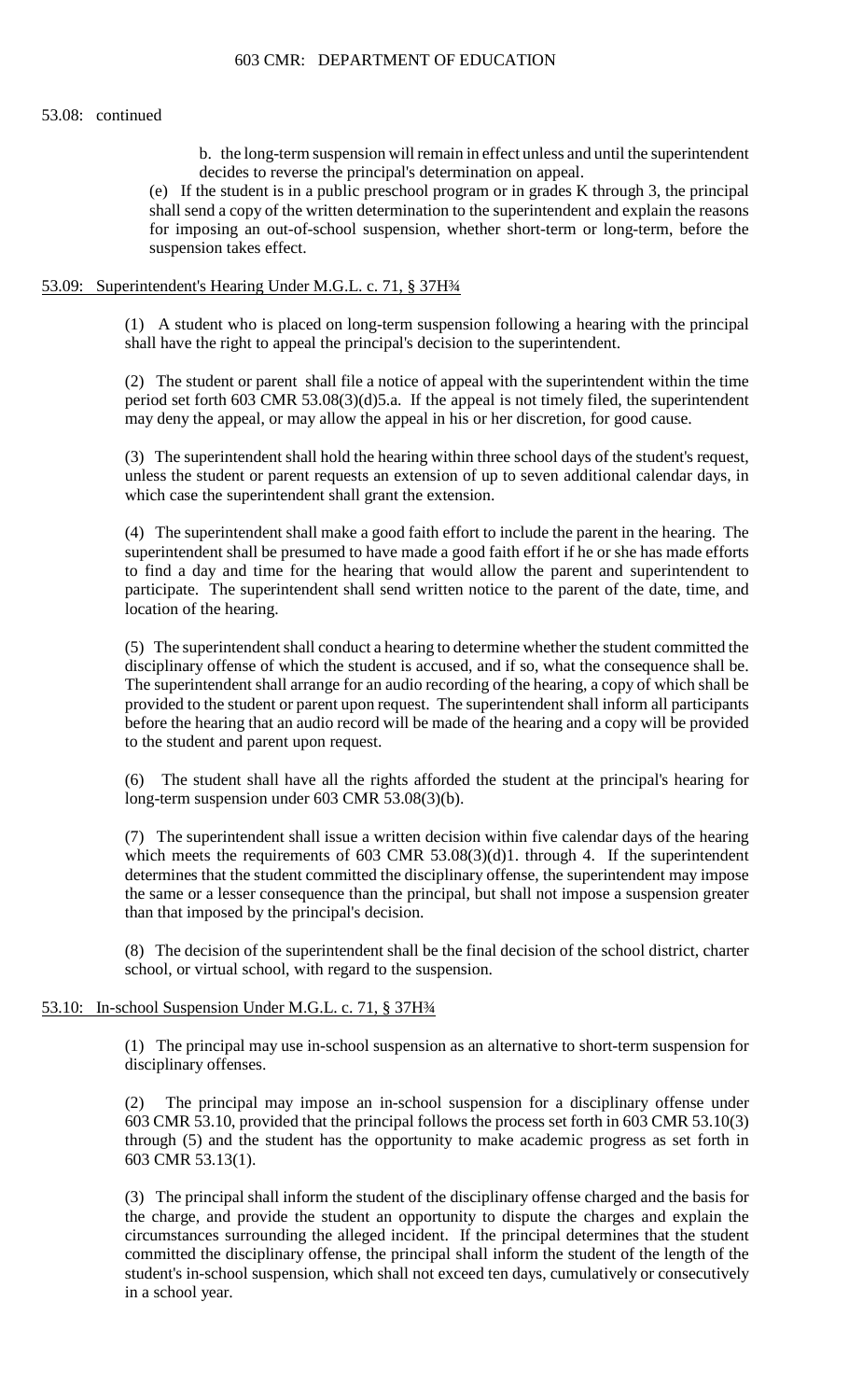#### 53.10: continued

 (4) On the same day as the in-school suspension decision, the principal shall make reasonable efforts to notify the parent orally as soon as possible of the disciplinary offense, the reasons for concluding that the student committed the infraction, and the length of the in-school suspension. The principal shall also invite the parent to a meeting to discuss the student's academic performance and behavior, strategies for student engagement, and possible responses to the behavior. Such meeting shall be scheduled on the day of the suspension if possible, and if not, as soon thereafter as possible. If the principal is unable to reach the parent after making and documenting at least two attempts to do so, such attempts shall constitute reasonable efforts for purposes of orally informing the parent of the in-school suspension.

(5) The principal shall send written notice to the student and parent about the in-school suspension, including the reason and the length of the in-school suspension, and inviting the parent to a meeting with the principal for the purpose set forth in 603 CMR 53.10(4), if such meeting has not already occurred. The principal shall deliver such notice on the day of the suspension by hand-delivery, certified mail, first-class mail, email to an address provided by the parent for school communications, or other method of delivery agreed to by the principal and the parent.

### 53.11: Exclusion from Extracurricular Activities and School-sponsored Events

The principal may remove a student from privileges, such as extracurricular activities and attendance at school-sponsored events, based on the student's misconduct. Such a removal is not subject to the procedures in M.G.L. c. 71, § 37H<sup>3</sup>/4 or 603 CMR 53.00.

## 53.12: Disciplinary Offenses under M.G.L. c. 71, § 37H or 37H $\frac{1}{2}$

(1) School districts shall adopt disciplinary policies and procedures applicable to a student who is accused of a disciplinary offense under M.G.L. c. 71, § 37H or 37H½. Such policies and procedures shall be consistent with the applicable statute and provide due process of law.

(2) The principal may remove a student who has committed a disciplinary offense under M.G.L. c. 71, § 37H or 37H½ from school for more than 90 days in a school year.

(3) Any student who is removed from school for a disciplinary offense under M.G.L. c. 71, § 37H or 37H½ shall have an opportunity to receive education services and make academic progress during the period of removal, as provided in 603 CMR 53.13.

# 53.13: Education Services and Academic Progress under M.G.L. c. 71, §§ 37H, 37H½, and 37H¾

 (1) Any student who is serving an in-school suspension, short-term suspension, or long-term suspension, or expulsion shall have the opportunity to earn credits, as applicable, make up the period of his or her removal from the classroom or school. The principal shall inform the assignments, tests, papers, and other school work as needed to make academic progress during student and parent of this opportunity in writing when the suspension or expulsion is imposed.

(2) Any student who is expelled or suspended from school for more than ten consecutive days, whether in school or out of school, shall have an opportunity to receive education services and to make academic progress toward meeting state and local requirements, through the school-wide education service plan.

 shall be based on, and be provided in a manner consistent with, the academic standards and (3) The principal shall develop a school-wide education service plan describing the education services that the school district will make available to students who are expelled or suspended from school for more than ten consecutive days. The plan shall include the process for notifying such students and their parents of the services and arranging such services. Education services curriculum frameworks established for all students under M.G.L. c. 69, §§ 1D and 1F.